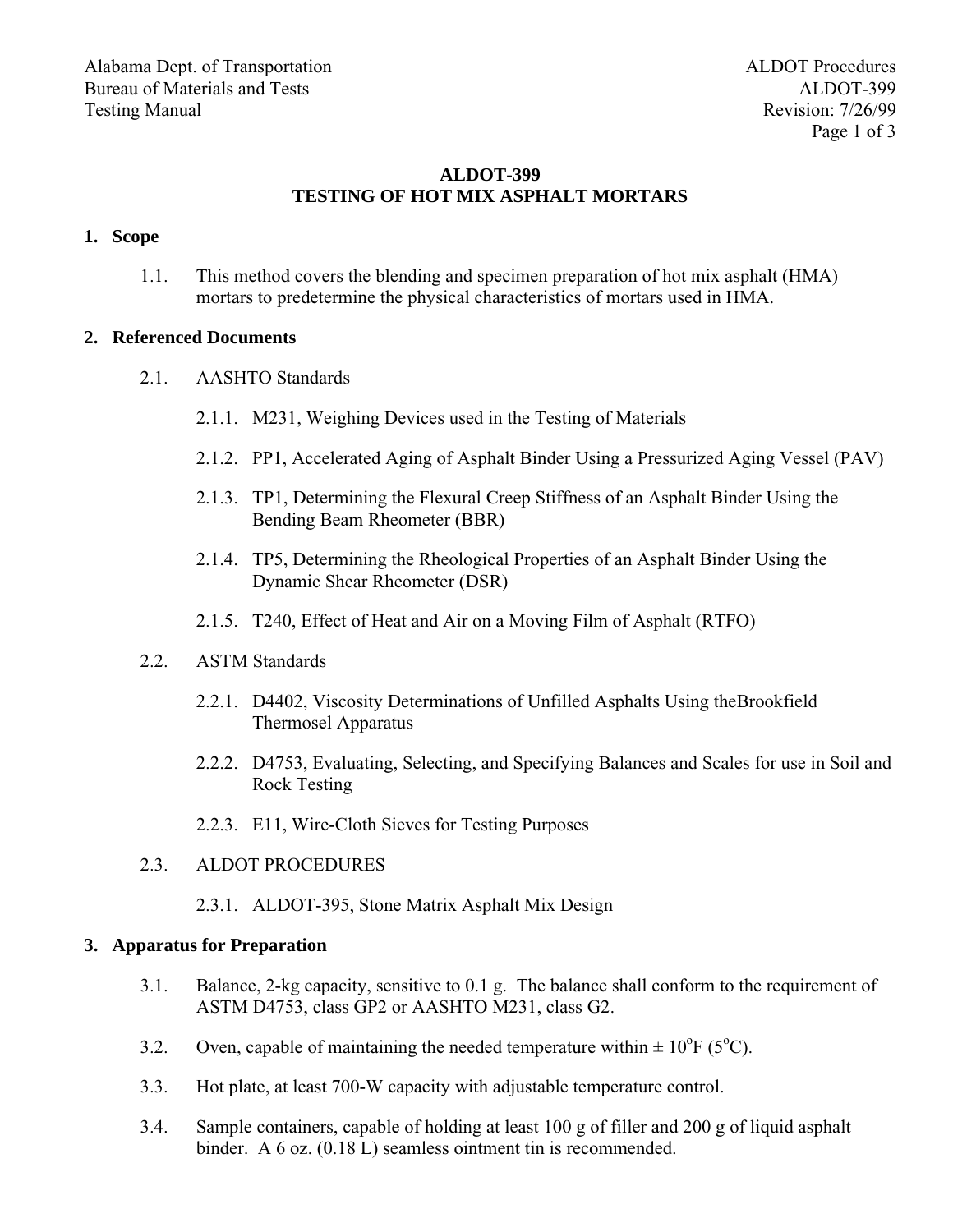- 3.5. Mixing tools, wooden tongue depressors, spatulas, and spoons.
- 3.6. Insulated gloves, for handling hot samples and equipment.

## **4. Procedure**

- 4.1. Dry respective aggregate fractions containing material passing the No. 200 (0.075 mm) sieve (as per ASTM E11) to constant weight (mass) at  $230 \pm 10^{o}F$  (110  $\pm$  5<sup>o</sup>C). Dry sieve these aggregates and collect the dust from each aggregate. Blend the fillers to meet the percent by volume on the job-mix-formula. An example of how to blend by volume can be found in ALDOT-395.
- 4.2. Place a quart can of pre-aged liquid asphalt binder into an oven set at  $330 \pm 10^{6}$  F (165  $\pm$ 5<sup>o</sup>C) (see paragraph 5.1).
- 4.3. Weigh  $100 \pm 0.1$  g of minus No. 200 (0.075 mm) blended filler into the 6 oz. (0.18 L) seamless ointment tin and place into a  $350 \pm 10^{6}$ F (175  $\pm 5^{6}$ C) oven. The material should remain in the oven for at least 30 minutes.
- 4.4. Weigh into the filler the proper amount of liquid asphalt binder to the nearest 0.1 g.
- 4.5. Place the tin on the hot plate and hand mix with a spatula. Slowly add the proper amount of fiber (weighed to the nearest  $(0.1 \text{ g})$  and continue mixing until the mortar is homogeneous.
- 4.6. When asphalt-fiber pellets are used, either use loose fiber of the same type to create the mortar or use a high-shear mixer. Asphalt-pellet fibers will not blend into the filler under low-shear mixing conditions.

## **5. Testing of Mortars**

- 5.1. When performing Superpave Liquid Asphalt Binder testing of the mortar, the liquid asphalt binder should be aged following AASHTO T240 and/or PP1 prior to blending with fillers and fibers.
- 5.2. Follow ASTM D4402; except that readings should be taken as soon as the temperature stabilizes because the fillers will sink to the bottom over time.
- 5.3. Follow AASHTO TP5; except use a higher preheat temperature of 136°F (58°C). This is to insure that the specimen will adhere strongly to both plates.
- 5.4. Follow AASHTO TP1; except, using aluminum molds:
	- 5.4.1. Place the mold over the corner of the warm hot plate so that the mold is on the hot plate and the rubber O-rings are not.
	- 5.4.2. Using a wooden tongue depressor, gently tamp the mortar into the mold. A light coating of release agent (glycerin and talc) will assist in this procedure.
	- 5.4.3. Repeat step 5.4.2 until the mold is full of mortar.